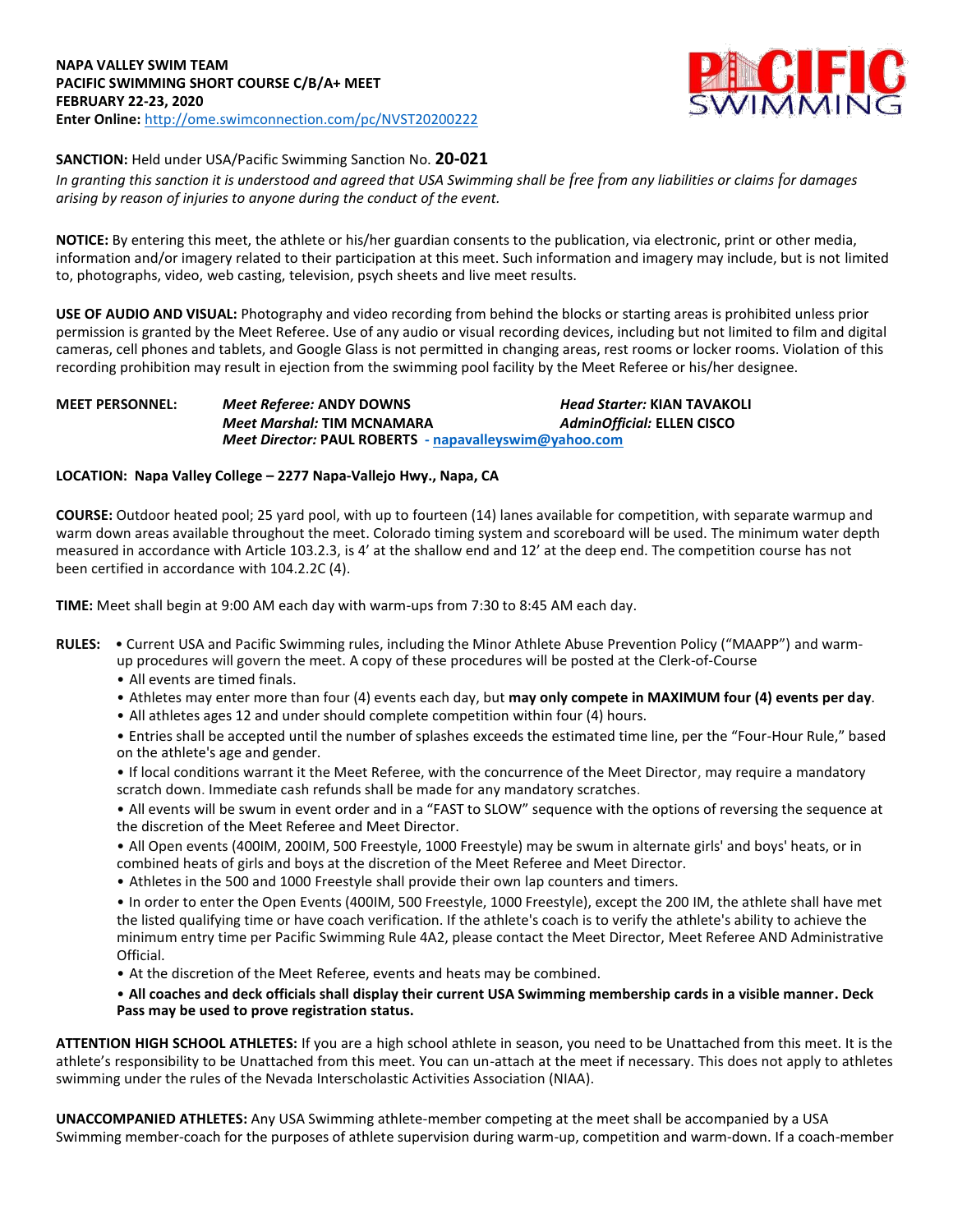of the athlete's USA Swimming Club does not attend the meet to serve in said supervisory capacity, it is the responsibility of the athlete or the athlete's legal guardian to arrange for supervision by a USA Swimming member-coach. The meet director or meet referee may assist the athlete in making arrangements for such supervision; however, it is recommended that such arrangements be made in advance of the meet by the athlete's USA Swimming Club Member-Coach.

**RACING STARTS:** Any athlete entered in the meet shall be certified by a USA Swimming member-coach as being proficient in performing a racing start, or shall start each race from within the water. When unaccompanied by a USA Swimming member coach, it is the responsibility of the athlete or the athlete's legal guardian to ensure compliance with this requirement.

**RESTRICTIONS:** • Smoking and the use of other tobacco products is prohibited on the pool deck, in the locker rooms, in spectator

- seating on standing areas and in all areas used by athletes, during the meet and during warm-up periods.
- Sale and use of alcoholic beverages is prohibited in all areas of the meet venue.
- No glass containers are allowed in the meet venue.
- No propane heater is permitted except for snack bar/meet operations.
- All shelters shall be properly secured.
- Deck Changes are prohibited.
- All animals, except service animals, are prohibited from all areas of the competition venue.

• Destructive devices, to include but not limited to, explosive devices and equipment, firearms (open or concealed), blades, knives, mace, stun guns and blunt objects are strictly prohibited in the swimming facility and its surrounding areas. If observed, the Meet Referee or his/her designee may ask that these devices be stored safely away from the public or removed from the facility. Noncompliance may result in the reporting to law enforcement authorities and ejection from the facility. Law enforcement officers (LEO) are exempt per applicable laws.

• Operation of a drone, or any other flying apparatus, is prohibited over the venue (pools, athlete/coach areas, spectator areas and open ceiling locker rooms) any time athletes, coaches, officials and/or spectators are present.

• No food or drink is allowed in locker rooms.

# • **ONLY HOSTING CLUB, VENDOR AND COACHES' TENTS ARE ALLOWED ON THE POOL DECK**

• **ONLY COACHES, ATHLETES, TIMERS AND MEET STAFF ARE ALLOWED BEHIND THE STARTING BLOCKS DURING WARMUPS AND WHILE MEET IS IN SESSION.**

**ELIGIBILITY:** • Athletes shall be current members of USA Swimming and enter their name and registration number on the meet entry card exactly as they are shown on their Registration Card. If this is not done, it may be difficult to match the athlete with the registration database. The meet host shall check all athlete registrations against the SWIMS database and if not found to be registered, the Meet Director shall accept the registration at the meet (a \$10 surcharge shall be added to the regular registration fee). Duplicate registrations shall be refunded by mail.

• Athletes in the "A" Division shall have met at least the listed USA Swimming Motivational "A" minimum time standard. Athletes in the "B" Division shall have met at least the listed "B" minimum time standard. All entry times slower than the "B" time standard shall be in the "C" Division.

• **EXCEPT the events requiring a min. entry time**, "NO TIME" entries shall be accepted and placed in the slowest heats.

• Entry times submitted for this meet may be checked against a computer database and may be changed in accordance with Pacific Swimming Entry Time Verification Procedures.

• Disabled athletes are welcome to attend this meet and should contact the Meet Director or Meet Referee regarding any special accommodations on entry times and seeding per Pacific Swimming policy.

• All athletes 18 and older must have completed the Athlete Protection Training to be allowed to compete.

• Athletes 19 years of age and over may compete in the meet for time only, no awards. Such athlete shall meet standards for the 17-18 age group.

• Age on the first day of the meet shall determine the athlete's age for the entire meet.

**ENTRY FEES:** \$4.00 per event plus an \$8.00 participation fee per athlete. Entries shall be rejected if payment is not sent at time request. No refunds shall be made except mandatory scratch downs.

**ONLINE ENTRIES:** To enter online go to **<http://ome.swimconnection.com/pc/NVST20200222>**to receive an immediate entry

confirmation. This method requires payment by credit card. Swim Connection, LLC charges a processing fee for this service, equal to \$1 per athlete plus 5% of the total Entry Fees. Please note that the processing fee is a separate fee from the Entry Fees. If you do not wish to pay the processing fee, enter the meet using a mail entry. **Entering online is a convenience, is completely voluntary, and is in no way required or expected of an athlete by Pacific Swimming.** Online entries shall be accepted through **WEDNESDAY, FEBRUARY 12, 2020**.

**MAILED OR HAND DELIVERED ENTRIES**: Entries shall be on the attached consolidated entry form. Forms shall be filled out completely and printed clearly with athlete's best time. Entries shall be postmarked by midnight, **MONDAY, FEBRUARY 10, 2020** or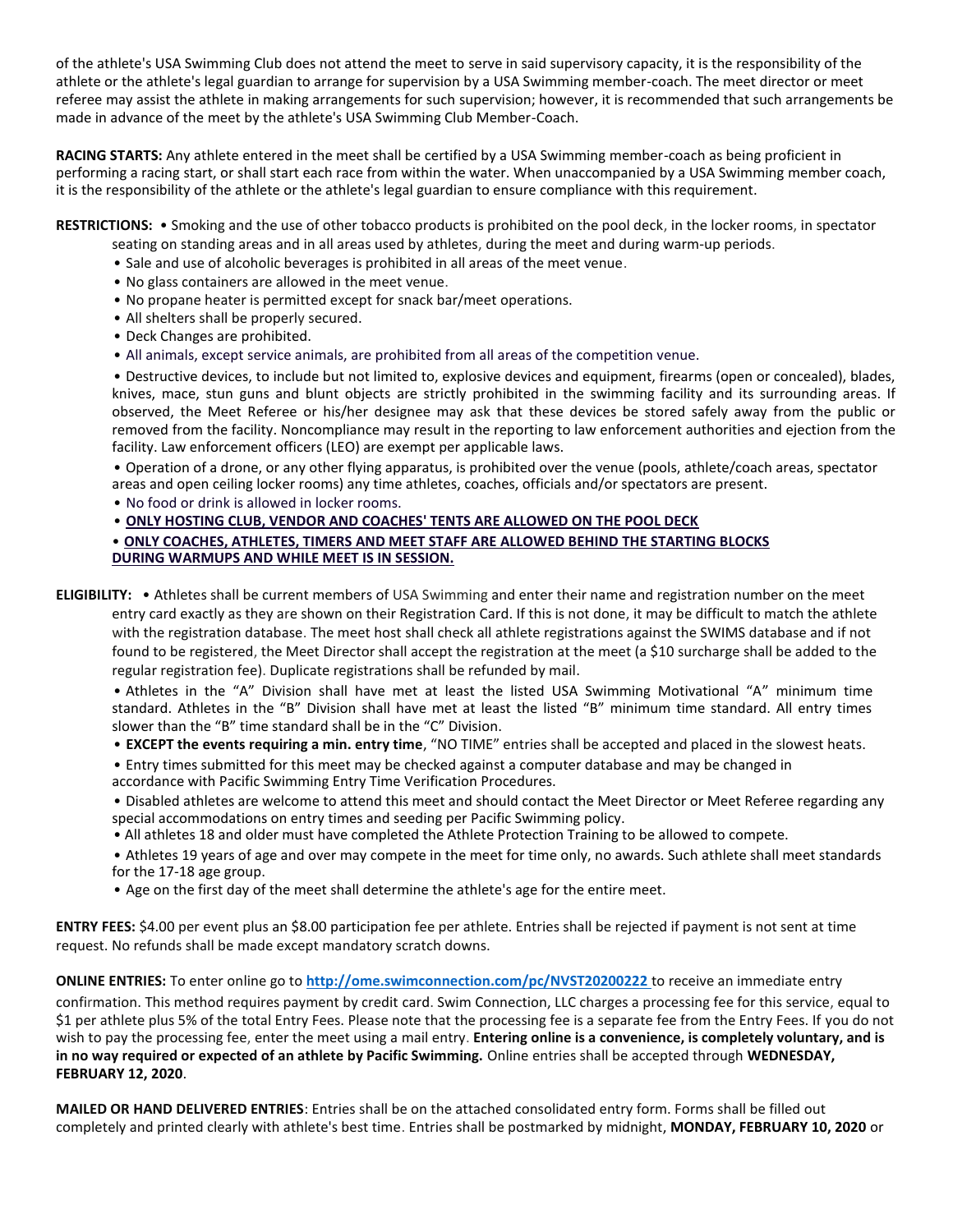hand delivered by 6:30 PM, **WEDNESDAY, FEBRUARY 12, 2020**. No late entries shall be accepted. Requests for confirmation of receipt of entries should include a self-addressed envelope.

#### **Make check payable to**: **NVST**

#### **Mail or hand delivered entries to**: **Meet Director, 1942 Shurtleff Avenue Napa, CA 94559**

**CHECK-IN:** The meet shall be deck seeded. Athletes shall check-in at the Clerk-of-Course. No event shall be closed more than 30 minutes before the scheduled start of the session. Close of check-in for all individual events shall be no more than 60 minutes before the estimated time of the start of the first heat of the event. Athletes who do not check in shall not be seeded and shall not be allowed to compete in that event.

**SCRATCHES:** Any athletes not reporting for or competing in an individual timed final event that they have checked in for shall not be penalized. Athletes who must withdraw from an event after it is seeded are requested to inform the referee immediately.

**AWARDS:** • Individual events: Ribbons shall be awarded to the 1st-8th place finishers in the "A", "B", and "C" divisions, for each event and age group (8&U, 9-10, 11-12, 13-14, 15-16, 17-18). The 13 & Over individual events shall be swum in combined heats, with awards given for each separate age group (13-14, 15-16 17-18).

- Open events shall be swum in combined heats, with no awards being given.
- "A" medals shall be awarded to athletes achieving new "PC-A" times swam during this meet only.

AWARDS SHALL BE PICKED UP ON SUNDAY, THE LAST DAY OF THE MEET, BY A CLUB'S COACH OR CLUB REPRESENTATIVE. AWARDS SHALL NOT BE MAILED. NON ZONE 3 CLUBS AND UNATTACHED ATHLETES SHALL COORDINATE WITH THE AWARDS DESK FOR PICK-UP AND/OR DELIVERY OF AWARDS. FOR THOSE AWARDS NOT PICKED UP, CLUB OR RECIPIENT SHALL PROVIDE SELF-ADDRESSED AND PRE-PAID ENVELOPES TO THE AWARDS DESK. AWARDS SHALL NOT BE INDIVIDUALLY DISTRIBUTED THROUGHOUT THE MEET.

**ADMISSION:** Free. A two-day program will be available for \$5.00.

**SNACK BAR & HOSPITALITY:** A snack bar will be available throughout the competition. Coaches and working deck officials will be provided lunch. Hospitality will serve refreshments to timers and volunteers.

**MISCELLANEOUS:** No overnight parking is allowed. Facilities will not be provided after meet hours.

**MINIMUM OFFICIALS**: At least seven days prior to the start of the meet, meet management (Meet Director and/or Meet Referee) shall contact a representative from each club participating in the meet, and provide a preliminary inventory of the officials that club is required to provide for each session. Each club shall, by the start of the meet, provide to the Meet Director or designee a list of Officials who have agreed to represent that club during each session of the meet.

At the meet, meet management shall conduct an inventory of officials, and shall compare the number of athletes entered in each session by each club with the number of officials present representing each club. If meet management certifies that a club has not provided sufficient officials for any session of the meet in accordance with the table below, excluding finals in a prelims and finals meet, the club shall be fined \$100 per missing official per session of the meet.

| Club athletes entered in session | <b>Trained and carded officials required</b> |
|----------------------------------|----------------------------------------------|
| $1 - 10$                         |                                              |
| $11 - 25$                        |                                              |
| 26-50                            |                                              |
| 51-75                            |                                              |
| 76-100                           |                                              |
| 100 or more                      |                                              |

\*Zone 3 shall include assigned and working Colorado, Intermediary/ Chief Timing Judge, and Computer operator in the count of officials for a session although these positions are not carded. Zone 3 shall accept uncarded Trainees in the count of officials for up to two sessions. Clubs may use officials "borrowed" from other clubs, or unattached officials at the meet who agree, to fulfill their obligation under the rule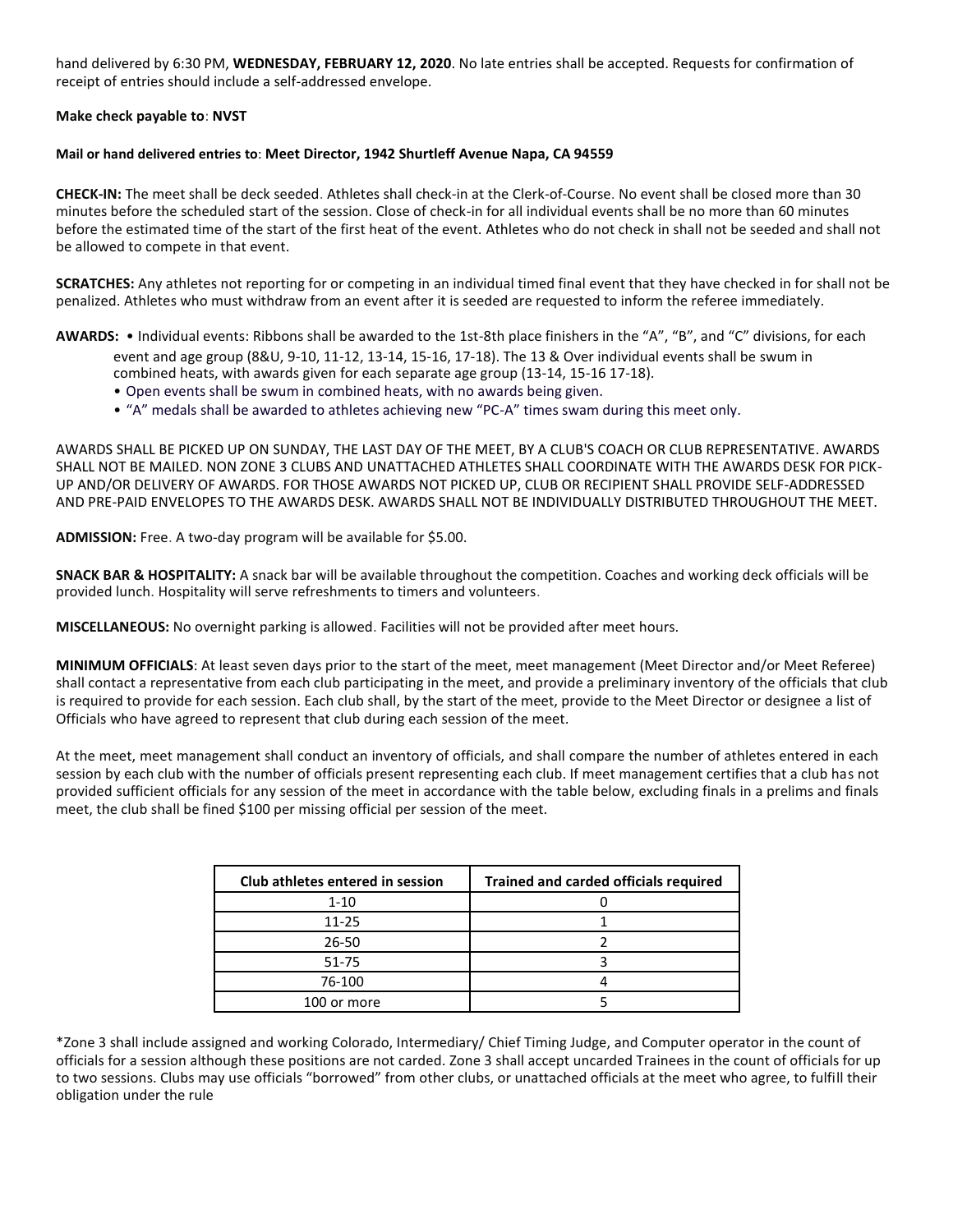# **EVENTS**

|               | <b>SATURDAY, FEBRUARY 22</b>                                       |               |               | <b>SUNDAY, FEBRUARY 23</b>                                            |               |
|---------------|--------------------------------------------------------------------|---------------|---------------|-----------------------------------------------------------------------|---------------|
| <b>EVENT#</b> | <b>EVENT</b>                                                       | <b>EVENT#</b> | <b>EVENT#</b> | <b>EVENT</b>                                                          | <b>EVENT#</b> |
| 101           | OPEN 400IM<br>GIRLS Min Time: 6:24.19<br>BOYS Min Time: 6:13.09    | 102           | 201           | OPEN 200IM                                                            | 202           |
| 103           | 11-12 100 FLY                                                      | 104           | 203           | 11-12 100 BREAST                                                      | 204           |
| 105           | 9-10 100 FLY                                                       | 106           | 205           | 9-10 50 BREAST                                                        | 206           |
| 107           | 8 & U 50 FLY                                                       | 108           | 207           | 8 & U 50 BREAST                                                       | 208           |
| 109           | 13 & OVER 200 FLY                                                  | 110           | 209           | 13 & OVER 200 BREAST                                                  | 210           |
| 111           | 11-12 50 BACK                                                      | 112           | 211           | 11-12 100 BACK                                                        | 212           |
| 113           | 9-10 50 BACK                                                       | 114           | 213           | 9-10 100 BACK                                                         | 214           |
| 115           | 8 & U 25 BACK                                                      | 116           | 215           | 8 & U 50 BACK                                                         | 216           |
| 117           | 13 & OVER 200 BACK                                                 | 118           | 217           | 13 & OVER 100 BACK                                                    | 218           |
| 119           | 11-12 200 BREAST                                                   | 120           | 219           | 11-12 200 FLY                                                         |               |
| 121           | 9-10 100 BREAST                                                    | 122           | 221           | 9-10 50 FLY                                                           | 222           |
| 123           | 8 & U 25 BREAST                                                    | 124           | 223           | 8 & U 25 FLY                                                          | 224           |
| 125           | 13 & OVER 100 BREAST                                               | 126           | 225           | 13 & OVER 100 FLY                                                     | 226           |
| 127           | 11-12 200 FREE                                                     | 128           | 227           | 11-12 100 FREE                                                        | 228           |
| 129           | 9-10 100 FREE                                                      | 130           | 229           | 9-10 200 FREE                                                         | 230           |
| 131           | 8 & U 50 FREE                                                      | 132           | 231           | <b>8&amp;U25 FREE</b>                                                 | 232           |
| 133           | 13 & OVER 100 FREE                                                 | 134           | 233           | 13 & OVER 200 FREE                                                    | 234           |
| 135           | 11-12 50 FREE                                                      | 136           | 235           | 11-12 100 IM                                                          | 236           |
| 137           | 9-10 100 IM                                                        | 138           | 237           | 9-10 50 FREE                                                          | 238           |
| 139           | 8 & U 100 IM                                                       | 140           | 239           | 8 & U 100 FREE                                                        | 240           |
| 141           | 13 & OVER 50 FREE                                                  | 142           |               |                                                                       |               |
| 143           | OPEN 500 FREE<br>GIRLS Min Time: 7:09.09<br>BOYS Min Time: 6:57.29 | 144           | 241           | OPEN 1000 FREE<br>GIRLS Min Time: 14:48.09<br>BOYS Min Time: 14:32.59 | 242           |

Use the following URL to find the time standards:<http://www.pacswim.org/swim-meet-times/standards>